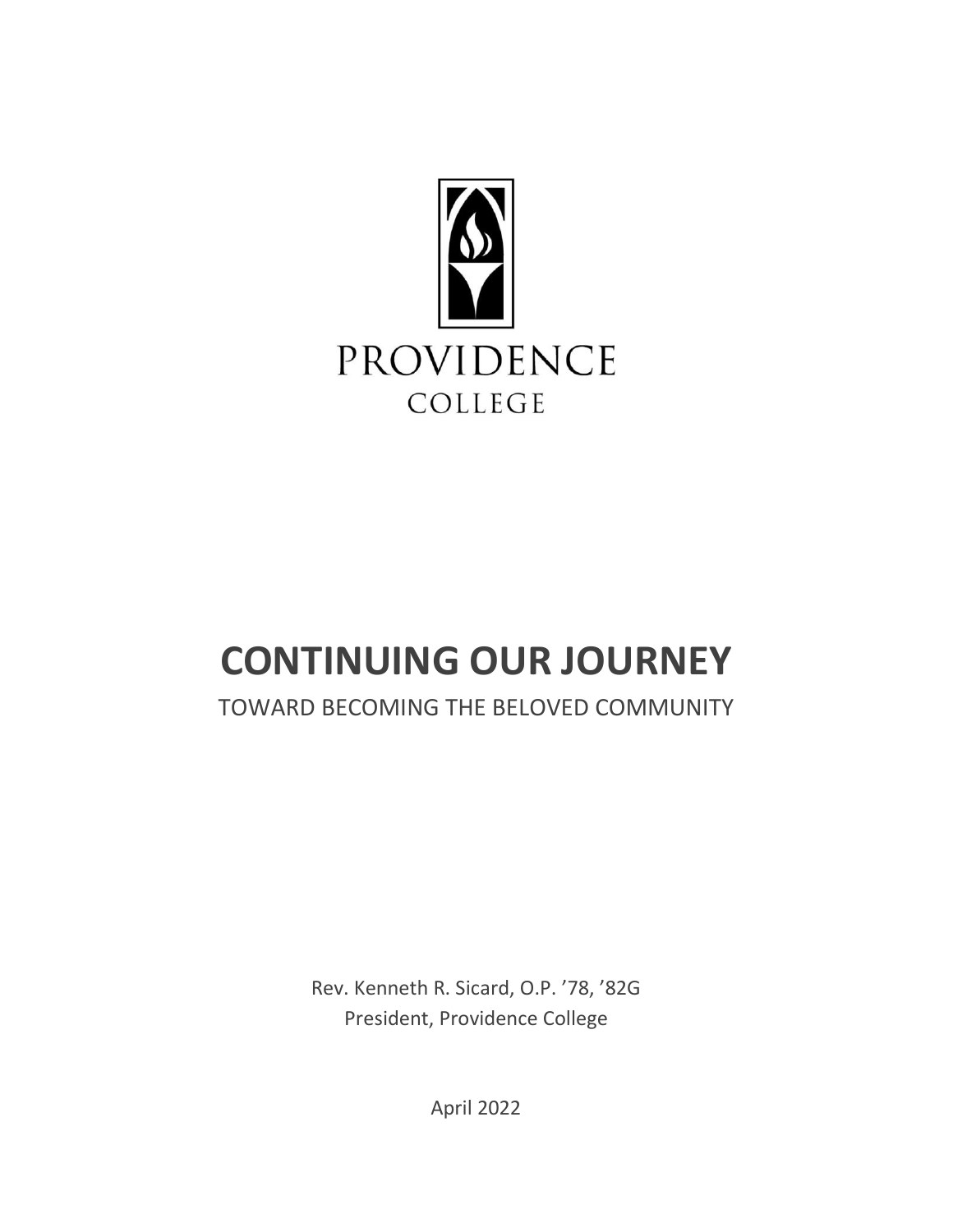# **TABLE OF CONTENTS**

| <b>Introduction</b>                                                                | 3  |
|------------------------------------------------------------------------------------|----|
| <b>Structural Diversity, Access, and Equity</b>                                    | 4  |
| Faculty Diversity, Retention, and Support of Faculty of Color                      |    |
| Fundraising for Diversity Initiatives                                              |    |
| School-Level and Academic Department Diversity Initiatives                         |    |
| <b>Institutional Infrastructure</b>                                                | 6  |
| <b>Board of Trustees</b>                                                           |    |
| <b>Faculty Senate</b>                                                              |    |
| Division of Student Affairs                                                        |    |
| Office of Academic Affairs (Provost)                                               |    |
| Human Resources - Professional Development                                         |    |
| Mission and Ministry/Institutional Diversity, Equity, and Inclusion Collaborations |    |
| <b>Institutional Advancement</b>                                                   |    |
| Title VI (Anti-Harassment and Discrimination) Policy                               |    |
| Title IX of the Civil Rights Act of 1964                                           |    |
| <b>Public Safety</b>                                                               |    |
| <b>Climate and Intergroup Relations</b>                                            | 10 |
| <b>Campus Climate Assessments</b>                                                  |    |
| <b>Community Engagement and Support Initiatives</b>                                |    |
| <b>Formal and Informal Curricula</b>                                               | 12 |
| School-Level, Academic Department, and Faculty Initiatives                         |    |
| Student Leaning and Development Training, Workshops, and Education                 | 13 |
| Department and Program Initiatives, Presentations, and Recognitions                |    |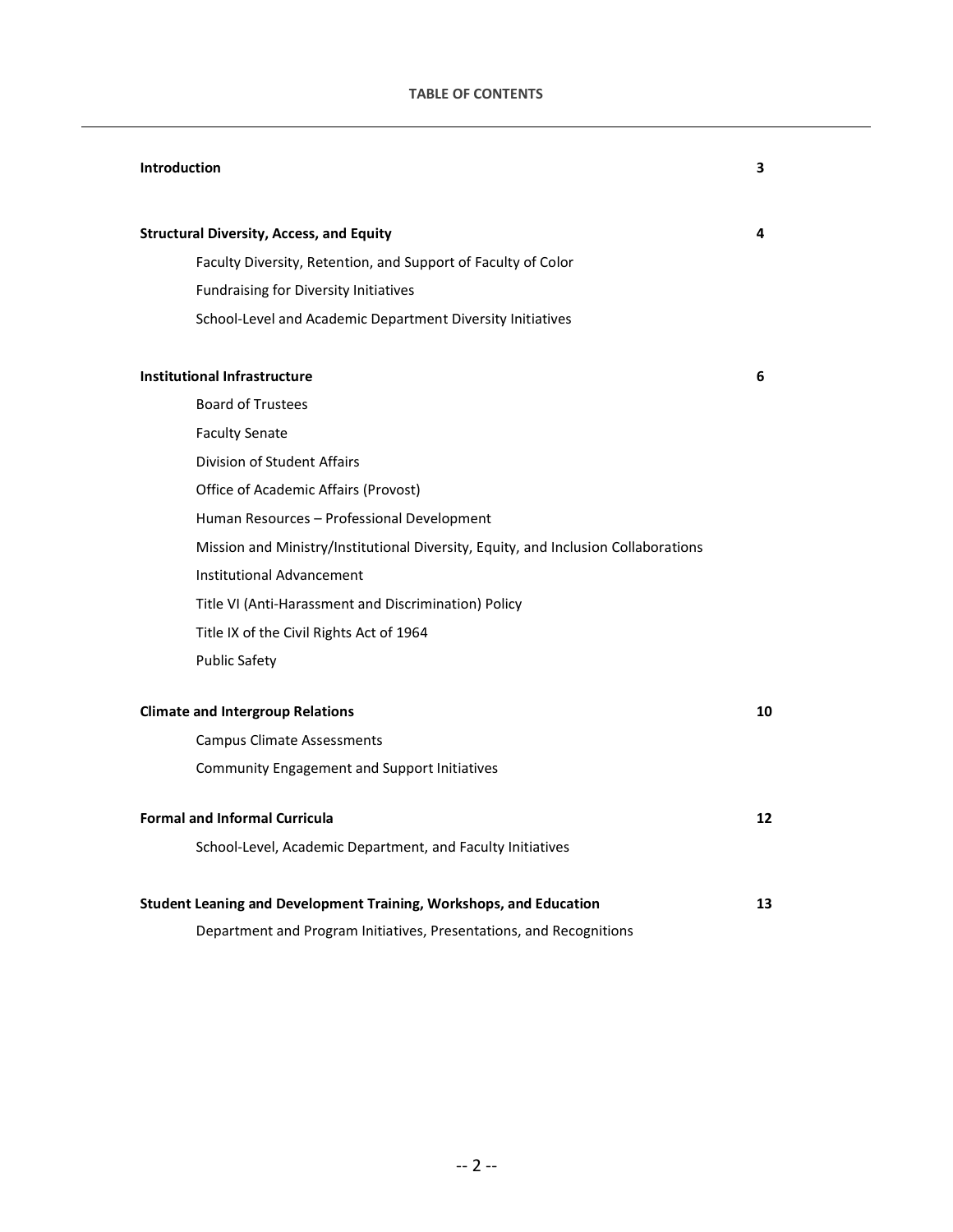# **INTRODUCTION**

Our ongoing progress toward becoming the Beloved Community of our aspirations is best demonstrated by the actions of those in the Providence College community.

In this update, we can clearly see that our faculty, staff, and students have – since our 2021 report – continued to work with diligence and alacrity on numerous initiatives that are making a difference. Taken as a whole, these measures demonstrate the steady, intentional improvement that is a credit to all those who are prioritizing inclusion and justice – work that is demanded of us by the ideals that unite us as a mission-driven institution.

This work takes many forms – from the structural to the targeted – and we are at various stages of progress. We have much work left to do, but I am grateful to each person contributing to the continuing progress demonstrated by the initiatives detailed in this report.

Rev. Kenneth R. Sicard, O.P. College President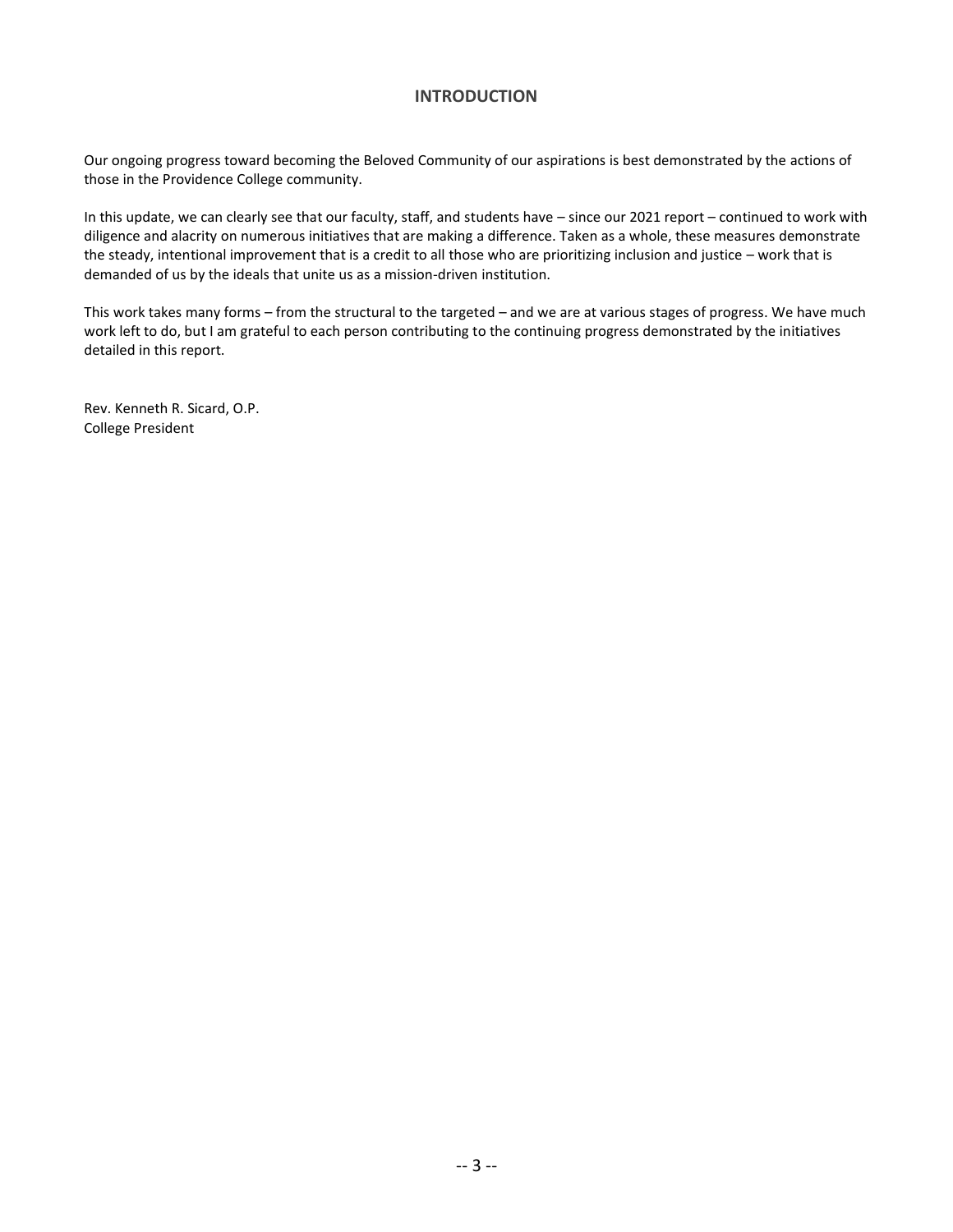# **STRUCTURAL DIVERSITY, ACCESS, AND EQUITY**

We continue to make progress with respect to increasing the number of people of color in the Providence College community and supporting them by furthering our commitment to the recruitment, retention, sense of belonging, and success of underrepresented faculty, staff, and students.

#### **Faculty Diversity, Retention, and Support of Faculty of Color**

The faculty hiring process has been updated to include an online toolkit, which serves as a resource for search committees conducting inclusive searches. Search committee members also engage in workshops on unconscious bias. The vice presidents for Mission and Ministry and Diversity, Equity, and Inclusion have been added to the faculty search interviewing process.

#### **Full-time staff demographics as of December 1, 2021, listed by gender and ethnicity:**

| Staff/Admin - Females |                                | Percentage | Staff/Admin - Male |                              | Percentage |  |
|-----------------------|--------------------------------|------------|--------------------|------------------------------|------------|--|
| 20                    | African American               | 6.5%       | 20                 | African American             | 8.2%       |  |
|                       | Asian                          | 1.3%       | 5                  | Asian                        | 2.1%       |  |
| 20                    | Hispanic/Latino                | 6.5%       | 11                 | Hispanic/Latino              | 4.5%       |  |
| 10                    | Multi-racial                   | 3.2%       | 1                  | Multi-racial                 | $0.4\%$    |  |
|                       | Native American/Alaskan Native | $0.3\%$    | 0                  | Native American/Alaskan 0.0% |            |  |
|                       | 255 White (Non-Hispanic)       | 82.3%      | 206                | White (Non-Hispanic)         | 84.8%      |  |

#### **Faculty demographics as of December 1, 2021, listed by gender and ethnicity:**

| Ordinary Faculty - Females. Percentage |                                |       | Ordinary Faculty - Males |                         | Percentage |
|----------------------------------------|--------------------------------|-------|--------------------------|-------------------------|------------|
| 8                                      | African American               | 7.1%  | 8                        | African American        | 5.5%       |
| 13                                     | Asian                          | 11.6% | 8                        | Asian                   | 5.5%       |
| 9                                      | Hispanic/Latino                | 8.0%  | 8                        | Hispanic/Latino         | 5.6%       |
| 0                                      | Native American/Alaskan Native | 0%    | 1                        | Native American/Alaskan | .7%        |
|                                        | Multi-racial                   | 2.7%  | 2                        | Multi-racial            | 1.4%       |
| 79                                     | White                          | 70.5% | 117                      | White                   | 81.3%      |

#### **Current Faculty Retention Data**

| <b>ORDINARY FACULTY</b> | $3-yr$        | 5-yr          | 7-vr          | $10-vr$      |
|-------------------------|---------------|---------------|---------------|--------------|
| ALL retention           | 89% (185/207) | 82% (151/185) | 75% (123/163) | 70% (81/116) |
| Female retention        | 92% (79/86)   | 84% (65/77)   | 78% (52/67)   | 70% (33/47)  |
| Male retention          | 88% (106/121) | 80% (86/108)  | 76% (73/96)   | 70% (48/69)  |
| <b>BIPOC</b> retention  | 85% (41/48)   | 82% (32/39)   | 72% (21/29)   | 55% (12/22)  |
| <b>AA TARGET</b>        | 90%           | 80%           | [no target]   | 70%          |

Notes:

- · Ordinary Faculty only.
- Military Science faculty are not included in the retention tracking.
- · Mid-year (January) appointments are not included in the retention tracking.
- · International faculty are coded based on the racial/ethnic category they self-reported.
- · *Last updated: 10/28/2021*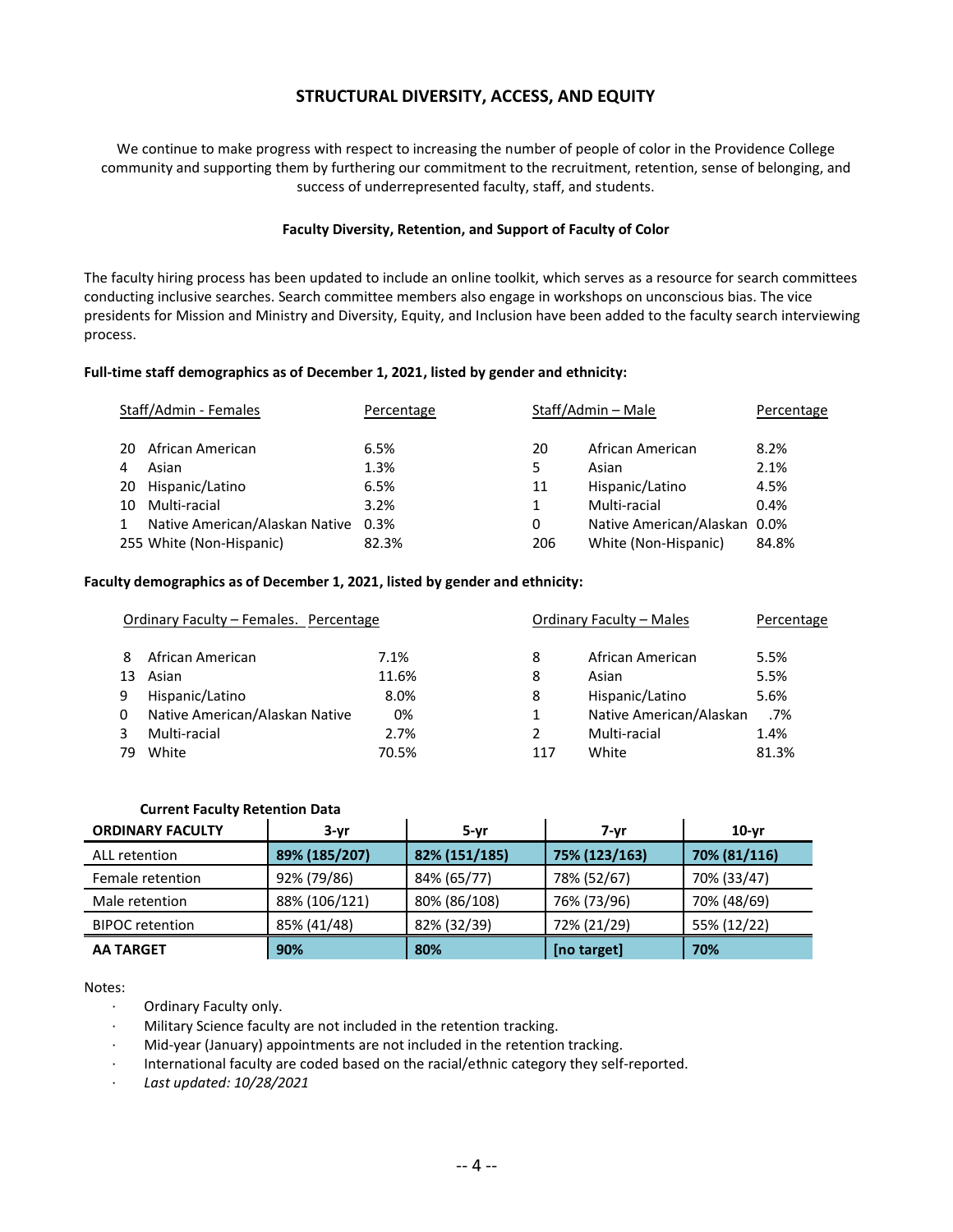Seven cluster hires in the following departments are in place, with three of the seven joint appointments beginning in AY2022-23.

- Public and Community Service Studies and Black Studies 7/1/2020
- Foreign Language Studies and Black Studies 7/1/2021
- Sociology and Anthropology and Black Studies 7/1/2021
- Health Policy and Management and Black Studies 7/1/2021
- Health Policy and Management and Women's and Gender Studies 7/1/2022
- Political Science and Women's and Gender Studies 7/1/2022
- Art/Art History and Women's and Gender Studies 7/1/2022

The Department of Foreign Language Studies also hired a tenure track faculty member of color to teach French beginning in the 2021-22 academic year.

# **Fundraising for Diversity Initiatives**

[The Office of Institutional Advancement](https://alumni.providence.edu/) continues to secure gifts in support of diversity, equity, and inclusion. Thanks to the leadership and generosity of Providence College School of Business (PCSB[\) Dean Sylvia Maxfield,](https://business.providence.edu/staff/sylvia-maxfield/) the Berkley Scholars [Program,](https://business.providence.edu/initiatives/berkeleyprogram/) an endowed scholarship established to support PCSB students, has been established. The application process is completed, and the scholars are being selected. In addition to the commitment from Dean Maxfield, \$75,000 from the PCSB Dean's Fund will be allocated to this critical priority.

# **School-Level and Academic Department Diversity Initiatives**

[The Providence College School of Business](https://business.providence.edu/) (PCSB) reports that the number of students of color in business majors has grown 8% and the number of business degree completers who are students of color has grown 4% over five years, based on fall enrollment from 2016 to 2020. The PCSB dean's office staff and PCSB DEI Committee have ongoing conversations with the Office of Admissions regarding supporting the recruitment of underrepresented students to the PCSB. The number of School of Business faculty of color has also increased 22% over the past five years (2016-2020). Read more about PCSB [Diversity, Equity, and Inclusion](https://business.providence.edu/pcsb-diversity-equity-and-inclusion-initiatives/) initiatives.

Following one of the recommendations from the [School of Arts and Sciences](https://arts-sciences.providence.edu/) (SAS) Task Force for Faculty Inclusion (TFFI), a working group formed to examine best and promising practices to improve the retention of faculty of color. The SAS dean's office worked with the office of Sponsored Programs and Research Compliance to expand mentoring capacity for (probationary) faculty of color. With the support of Academic Affairs, SAS created a program that will allow for 1-3 probationary faculty per year to participate in the National Center for Faculty Development and Diversity's *Faculty Success Program* (FSP). This 12-week, online program is designed to help faculty learn to effectively manage the demands of teaching, scholarship, and service and put them on the road to achieving tenure. It provides mentorship (both peer and professional) and gives participating faculty members the tools they need to succeed. A nomination and selection process will be created for faculty who wish to participate, as well as an annual panel for participants to share what they gained from the program with a wider group of faculty.

- o Based on feedback and discussion with the Faculty Senate Diversity Committee, SAS has updated the prompts in the Post-Tenure Review and Development process to encourage faculty to reflect on the ways in which their teaching, scholarship, and service involves supporting DEI efforts, and on the ways in which it could.
- o SAS is in the process of selecting the next Arts & Sciences department that will host a teaching fellow through the Consortium for Faculty Diversity (CFD). Dr. Alexandria Caple, from the psychology department, was the first hosted teaching fellow, from 2019-2021. The interdisciplinary review committee has received the proposals from three SAS departments and will return their rankings. The new fellow will be appointed for a two-year term beginning in the fall of 2022.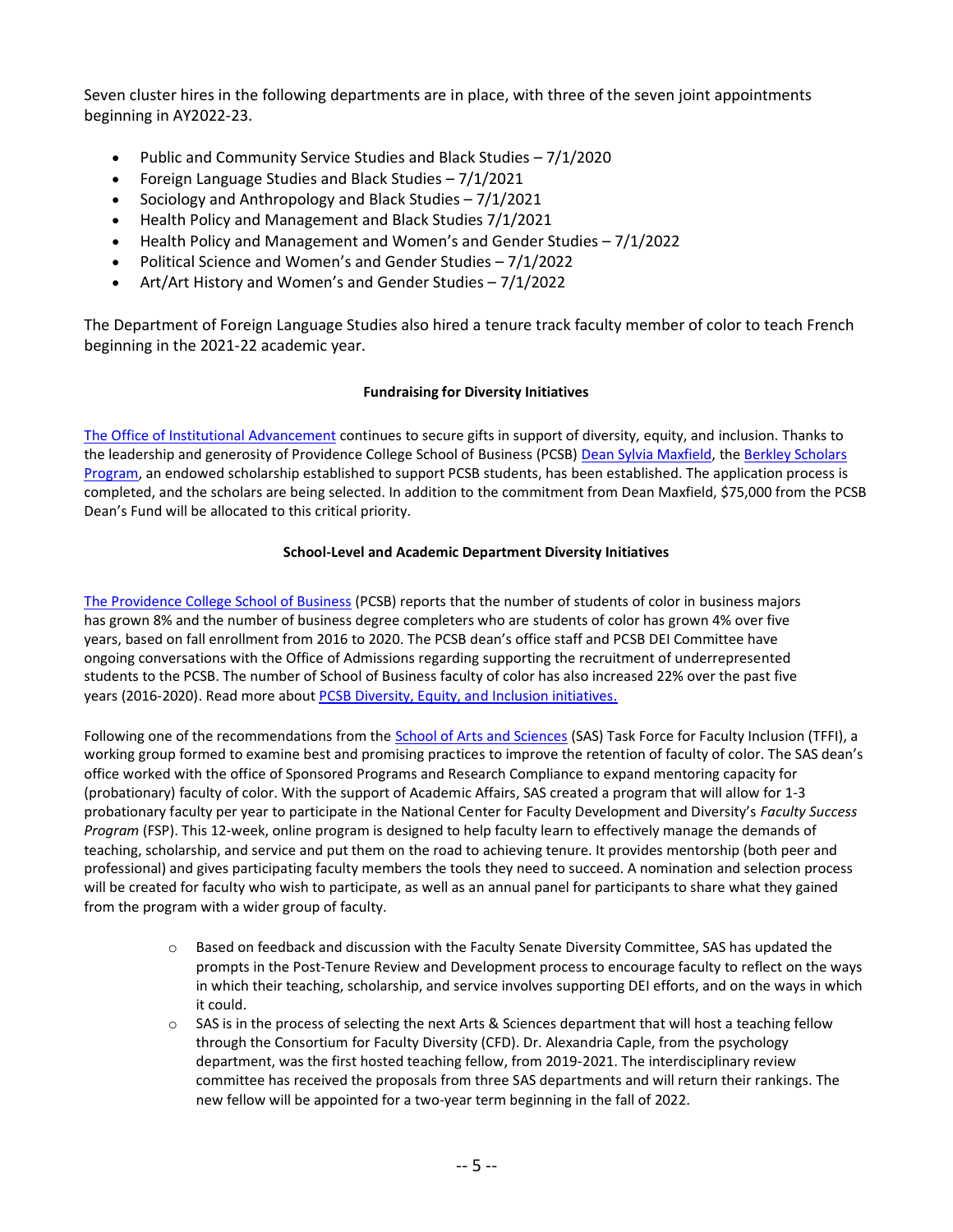**The School of Professional Studies (SPS)** has established a student advisory committee on diversity, equity, and inclusion [\(DEI\). SPS has developed a strategic](https://professional-studies.providence.edu/) plan that outlines several initiatives across undergraduate and graduate programs to ensure that recruitment, hiring, and retention practices are fair, just, and equitable for all its members. Initiatives include:

- o Developing a formal mentoring program for faculty of color.
- $\circ$  Implementing a requirement for all SPS faculty candidates to submit a DEI statement and request that inclusive pedagogies be part of candidates' teaching demonstrations.
- o Increasing opportunities for professional association memberships, conferences, and other professional development to further DEI.
- o Reviewing compensation, overload, stipend distribution, teaching loads, and releases etc. to ensure equity.
- o Promoting and ensuring that practitioner and policy work, including work in diverse communities, is valued for promotion within and among campus constituencies who participate in the promotion process.

**[The School of Continuing Education](https://continuing-education.providence.edu/) (SCE)** has updated and implemented new outreach efforts and revised position descriptions to broaden and diversify the adjunct faculty candidate pool. Further, SCE has developed open position listings as well as a review process to recruit new adjunct faculty on an ongoing basis.

**Women of Color (WOC) Association at Providence College:** [Dr. Comfort Ateh,](https://secondary-education.providence.edu/faculty-members/comfort-ateh/) associate professor of Secondary Education, secured through the office of IDEI an Equity and Engagement Innovation mini-grant to support the convening of an affinity group of faculty and staff women of color. This is an effort to formalize a group that met informally in past years during social events sponsored by the College. The mission of WOC is as follows: "The Woman of Color (WOC) Association at Providence College provides opportunities for staff and faculty who identify as a WOC (women from historically underrepresented and marginalized backgrounds) to develop a sense of community while elevating their identities to strengthen professional and social networks that enhance their professional development, as well as inclusivity and representation on campus.

**[The Elementary and Special Education \(ESE\) department,](https://academics.providence.edu/elementary-special-education/)** under the leadership of its chair, [Dr. Bret Cormier,](https://elementary-special-education.providence.edu/faculty-members/bret-cormier/) developed a program called *Someone Like Me in Front of the Classroom* to recruit students of color and underrepresented students in education. Dr. Cormier is currently seeking internal/external funding for the program and working with Providence and North Providence public schools to partner and pilot the program. The plan is to launch in the summer of 2022.

 $\circ$  The ESE department has reviewed and addressed policy issues that may have a negative impact on the progress and retention of students of color. All policy updates have been communicated to students, faculty, and prospective students.

The College awarded Urban Innovate Partnership Grants (UIP) to Providence Public School District (PPSD) in 2020. These scholarships included a) full tuition and waived fees for five paraprofessionals from PPSD to complete their degrees in PC's School of Continuing Education; and b) full tuition and waived fees for 10 graduate scholarships for teachers from PPSD to complete their master's degrees in Literacy, School Leadership, School Counseling, and Urban Education. The estimated value of the UIP grants is more than \$400,000.

# **INSTITUTIONAL INFRASTRUCTURE**

# **Board of Trustees**

**A Diversity, Equity, and Inclusion Committee of the Board Trustees** was created as a standing committee during the 2020- 2021 academic year. At its October, 2021 meeting, the committee, chaired by Andre Owens '85, convened a subcommittee to review and discuss the Statement on Justice, Equity, and Inclusion published by the Association of Governing Boards (AGB) of Universities and Colleges in March, 2021. The document provides recommendations for governing boards of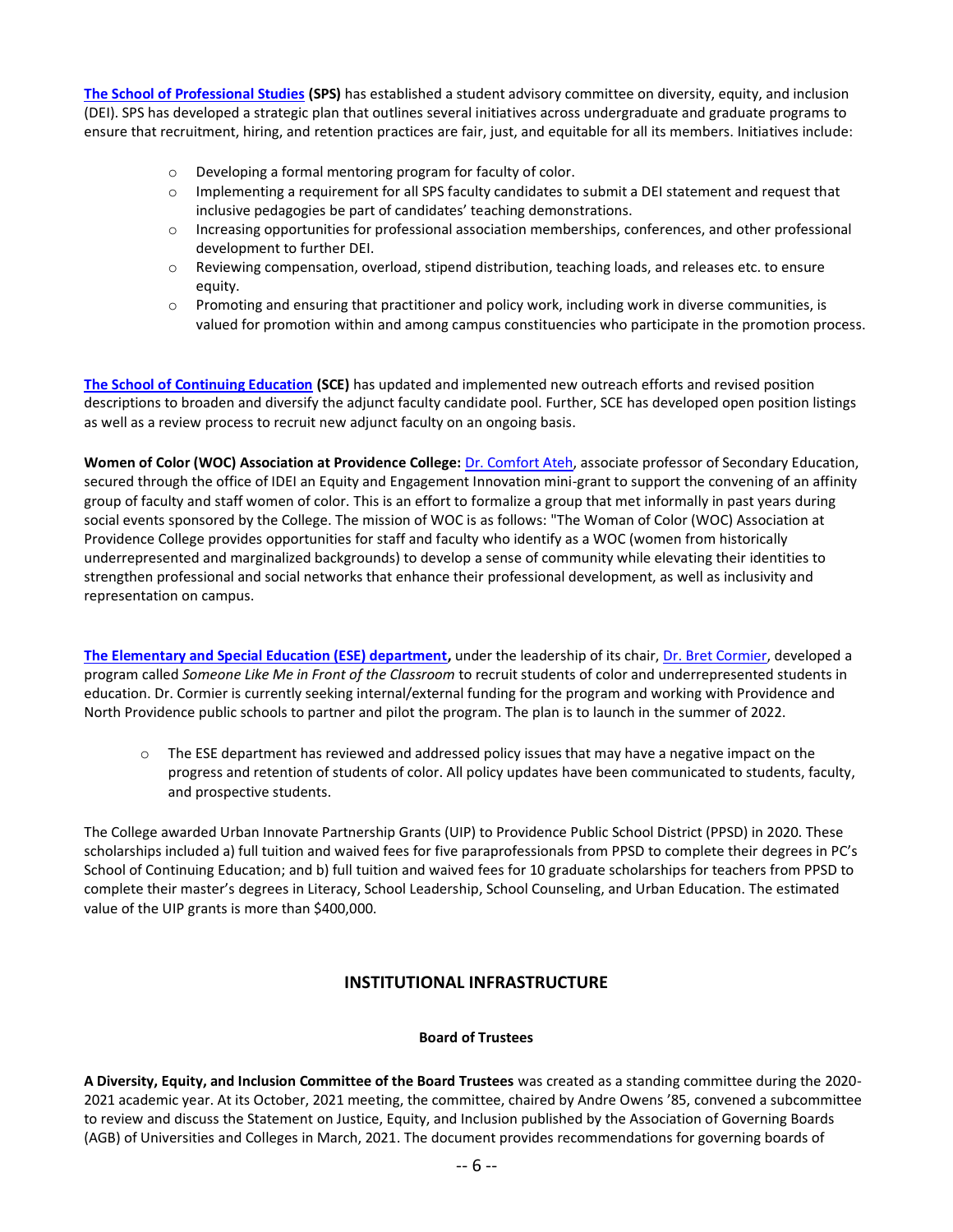colleges and universities pursuing justice, equity, and inclusion goals in three areas: (1) assessing governance structures and processes of boards of trustees; (2) assessing diversity, equity, and inclusion throughout a college/university community; and (3) assessing a college's/university's contribution to diversity, equity, and inclusion in the surrounding community. The subcommittee recommended utilizing the AGB statement as a template for ongoing review and assessment of Providence College's progress toward diversity, equity, and inclusion and, more broadly, to PC's pursuit of a "beloved community." As set forth in the committee's mission, Providence College's efforts in this regard are to be guided by Catholic teaching and St. Dominic's embrace of all people. Therefore, any DEI guidance, including the AGB Statement, must be considered from this perspective.

#### **Faculty Senate**

**The Faculty Senate** passed the bill amending its bylaws making the Ad Hoc Committee on Diversity, Equity, and Inclusion a permanent standing committee. The charge of the new Faculty Senate Committee on Diversity, Equity, and Inclusion is to "consider legislation that supports PC's Mission insofar as its faculty and Faculty Senate activities contribute to diversity, equity, and inclusion; serve as consultant for other Faculty Senate committees when their activities address questions/issues; serve as liaison between the faculty, Faculty Senate, and the Office of Institutional Diversity, Equity, and Inclusion." A focus of the committee this academic year is developing a proposal for the creation of a faculty ombudsperson.

# **Division of Student Affairs**

**The Student Affairs Diversity, Equity, and Inclusion Taskforce** is currently working to develop a divisional DEI action plan focused on assessing, adjusting, and engineering co-curricular and extracurricular programs that foster inclusion and mutual respect, as well as improving/creating DEI professional development for student affairs staff. Each staff member is also required to develop annual DEI goals in their areas.

**[The Office of Residence Life and Housing](https://residence-life.providence.edu/)** is conducting quantitative and qualitative analysis to identify and understand race and ethnicity trends in housing. Bias and bystander training for resident assistants was developed and implemented in the 2021 RA training program and will be included going forward to equip the staff with a skill set for addressing and reporting bias-related incidents.

# **Office of Academic Affairs (Provost)**

The school deans and other administrators, on behalf of the provost, work to ensure that diversity, equity, and inclusion are integrated across all academic planning and [Academic Affairs](https://academic-affairs.providence.edu/) initiatives. The associate provost for faculty affairs position has been vacant since June 2020. Initially, the position wasn't filled because of the hiring freeze in response to the pandemic. In the fall of 2020, Dr. Sheila Adamus Liotta, dean of the School of Arts and Sciences, chaired the Associate Provost Task Force (APTF), which consisted of faculty and administrators and was charged with considering the need for the position, as well as proposed duties.

The APTF produced a draft position description and identified points to consider. These included the need to establish compensation, including teaching load, and the length of the appointment term. Additionally, given the extensive nature of the proposed duties, two positions have been created, one focused on diversity, equity, and inclusion and one focused on faculty development. Earlier this month, Dr. Comfort Ateh, associate professor of education, was appointed to the associate provost for diversity, equity, and inclusion position, a three-year appointment with possible renewal by mutual agreement. Dr. Ateh will work closely and collaborate with the Office of Institutional Diversity, Equity, and Inclusion, the school deans, the Office of Mission and Ministry, and other campus leaders. The duties of this position include:

- o Creating and supporting initiatives designed to further the goal of recruiting and retaining faculty and staff who have demonstrated a commitment to the human flourishing of each member of the campus community.
- $\circ$  Assisting in the support and maintenance of a robust recruitment and retention program for Black, Indigenous, and People of Color (BIPOC) faculty and members of other underrepresented groups.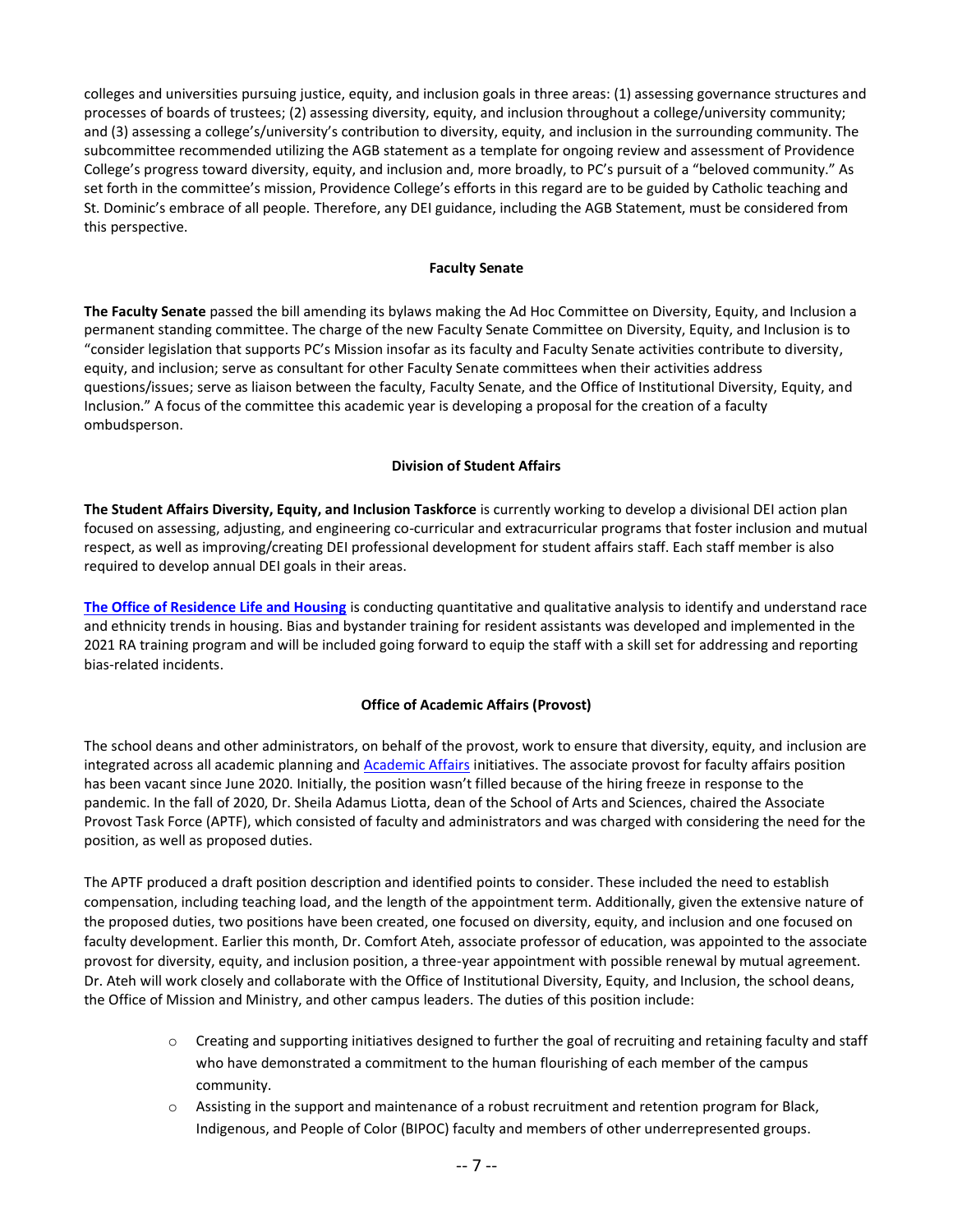#### **Human Resources - Professional Development**

In the spring of 2021, the Office of Institutional Diversity, Equity, and Inclusion (IDEI), Academic Affairs, and Human Resources were charged to provide a workforce-wide DEI professional development opportunity for faculty and staff. To that end, a three-part professional development program was developed and implemented. Part One of the program complements the DEI online training modules entitled *Diversity, Equity, and Inclusion for Students* that all incoming and transfer PC students began receiving in 2019. Faculty and staff were asked to complete an online module called *Diversity: Inclusion in the Modern Workplace and Managing Bias*. Both programs were developed by Everfi, a renowned leader in providing evidence-based modules that promote best prevention practices. The program is used by more than 1,300 academic institutions nationally, including Catholic institutions.

Overall, there were high completion rates of more than 90% for the Part One (2021) online introductory module by fulltime employees at all levels, with full-time faculty participation at more than 75%. Completion rates were lower among employees who did not have full-time status, including part-time faculty, part-time staff, and temporary workers. The recently revised online module is now included in onboarding materials for new employees, including new faculty. Once received, the impact report data from both the student and employee programs will be analyzed and reported.

In Spring 2022, IDEI, Academic Affairs, and Human Resources launched part two of the professional development initiative by offering a series of opportunities for faculty, staff, and senior leadership, with a program called [DEI @ PC: Moving](https://institutional-diversity.providence.edu/professional-development/)  [Toward Action and Fostering Change. What Can You Do?](https://institutional-diversity.providence.edu/professional-development/) The topics addressed included Creating Inclusive Classrooms, Equity and Belonging in the Workplace – Your Role in Making it Real, and Behind Words: What Does DEI Leadership Really Look Like? Sessions were well-attended over a two-week period.

In addition to this comprehensive professional development, the College has offered several cultural intelligence educational workshops for students, faculty, and staff on topics such as creating anti-racists organizations, inclusive leadership, bystanders and allyship, addressing micro-aggressions, creating equitable and inclusive classrooms and work environments, and examining implicit bias.

# **Mission and Ministry/Institutional Diversity, Equity, and Inclusion Collaborations**

The College understands its commitment to building a more diverse, equitable, and just community as an indispensable component of its Catholic and Dominican identity. Fidelity to our mission and the promotion of diversity initiatives are two sides of the same coin. As such, members of the IDEI and Mission and Ministry divisions continue to work together to articulate and demonstrate the interrelated nature of their work. To that end, Father James Cuddy (vice president for mission and ministry) and Jacqueline Peterson (special adviser to the president) have met with all final candidates for faculty positions to help them to understand better the interwoven roles of diversity and mission at Providence College.

- o The Office of Mission and Ministry (OMM) and Institutional Diversity, Equity, and Inclusion (IDEI) teams continue to make progress on an initiative that will engage the broader community in conversation about Church teaching as it relates to better support and create a greater sense of belonging LBGT+ students, faculty, staff, and alumni. They have collaborated with SHEPARD to facilitate trainings for the community related to LGBT+ issues.
- $\circ$  OMM partnered with the Center at Moore Hall to establish an emergency food assistance program for members of the community in need.
- o As part of the College's anti-racism discussion series, OMM offered a lecture on the Catholic foundations of DEI work. OMM has sought to cultivate relationships with community partners for service programs that make explicit the importance of justice, equity, and inclusion as part of the service of the Gospel.

# **Institutional Advancement**

**The Office of Institutional Advancement (OIA)** created divisional DEI Advisory group which will partner with OIA leadership to develop a more inclusive and welcoming department. Following are concrete goals for the next 12 months: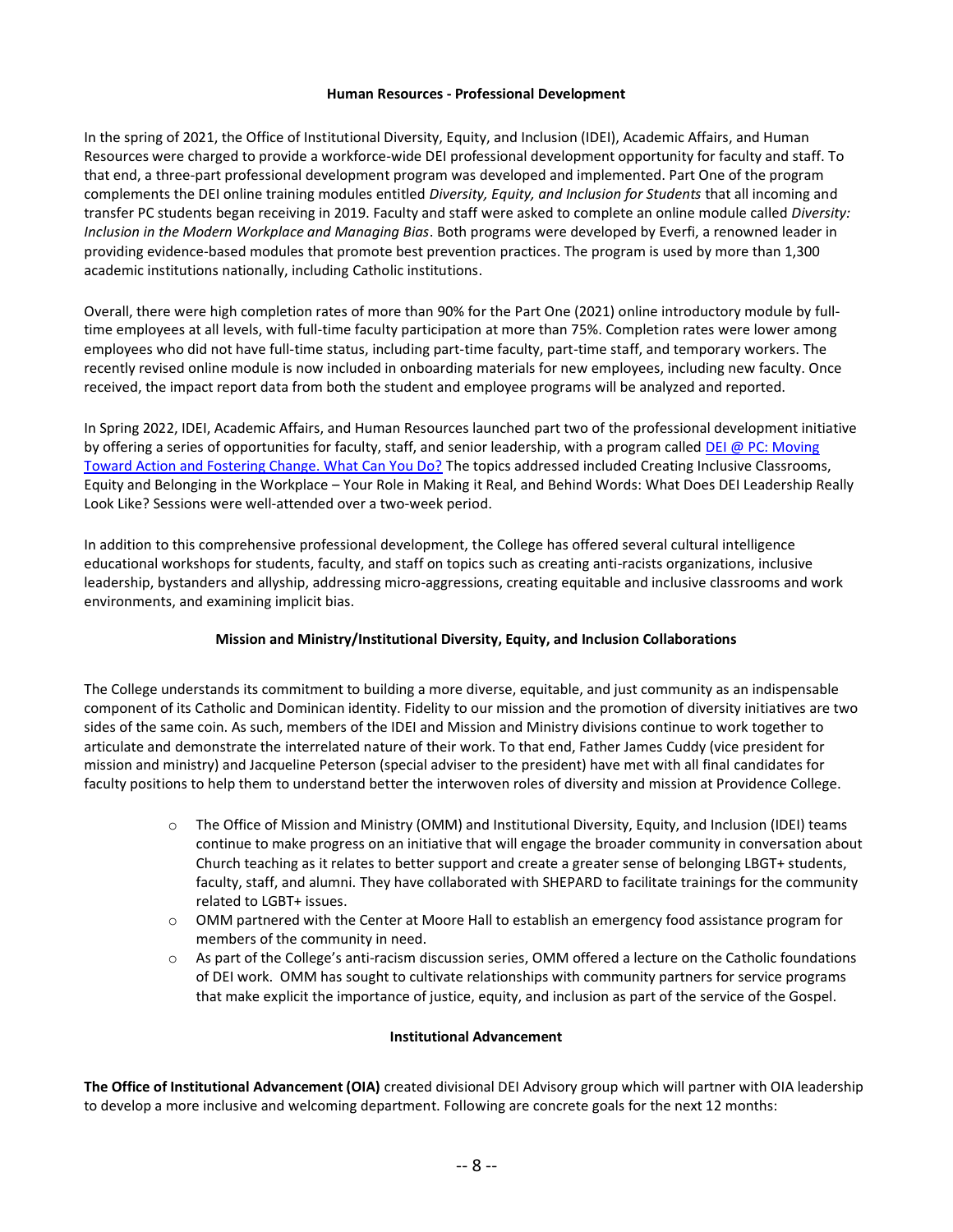- o Diversifying OIA candidate pool and providing hiring managers with implicit bias training as it relates to recruiting and hiring.
- o Creating small OIA follow-up discussion groups after institution-sponsored events. We hope to coordinate with the Office of Instructional Diversity Equity and Inclusion in terms of facilitation or developing a series of questions to prompt discussions.
- o Work with the College to develop a glossary of shared language that would help build awareness and promote inclusion.
- o Develop a focus DEI elements within OIA's performance reviews.

#### **Title VI (Anti-Harassment and Discrimination) Policy**

Transparency and communication regarding the Title VI -Anti-Harassment and Discrimination Policy and Procedures for reporting continue to improve. Beginning in the spring semester of 2022, [a Title VI dashboard](https://institutional-diversity.providence.edu/title-vi-dashboard/) summarizing the incidents reported through online reporting and follow-up on by the Title Vi Coordinator, will be posted on the IDEI website each semester. Below is a summary of reported incidents dating back to Spring 2019. The summary provides the nature of the incidents, location, and outcome.



# **Title IX of the Civil Rights Act of 1964**

The College has appointed a full time Title IX Coordinator who is responsible for overseeing compliance with Title IX of the Civil Rights Act prohibiting discrimination on the basis of sex, (including sexual harassment), in education programs and activities.

# **Public Safety**

Upon the resignation of the College's Public Safety Chief in December 2020, the College contracted with Renz Consulting LLC to assess the strengths and weaknesses of our Public Safety division. The firm, which specializes in community policing, conducted personal interviews and open forums with several key constituent groups to gain insight into how Public Safety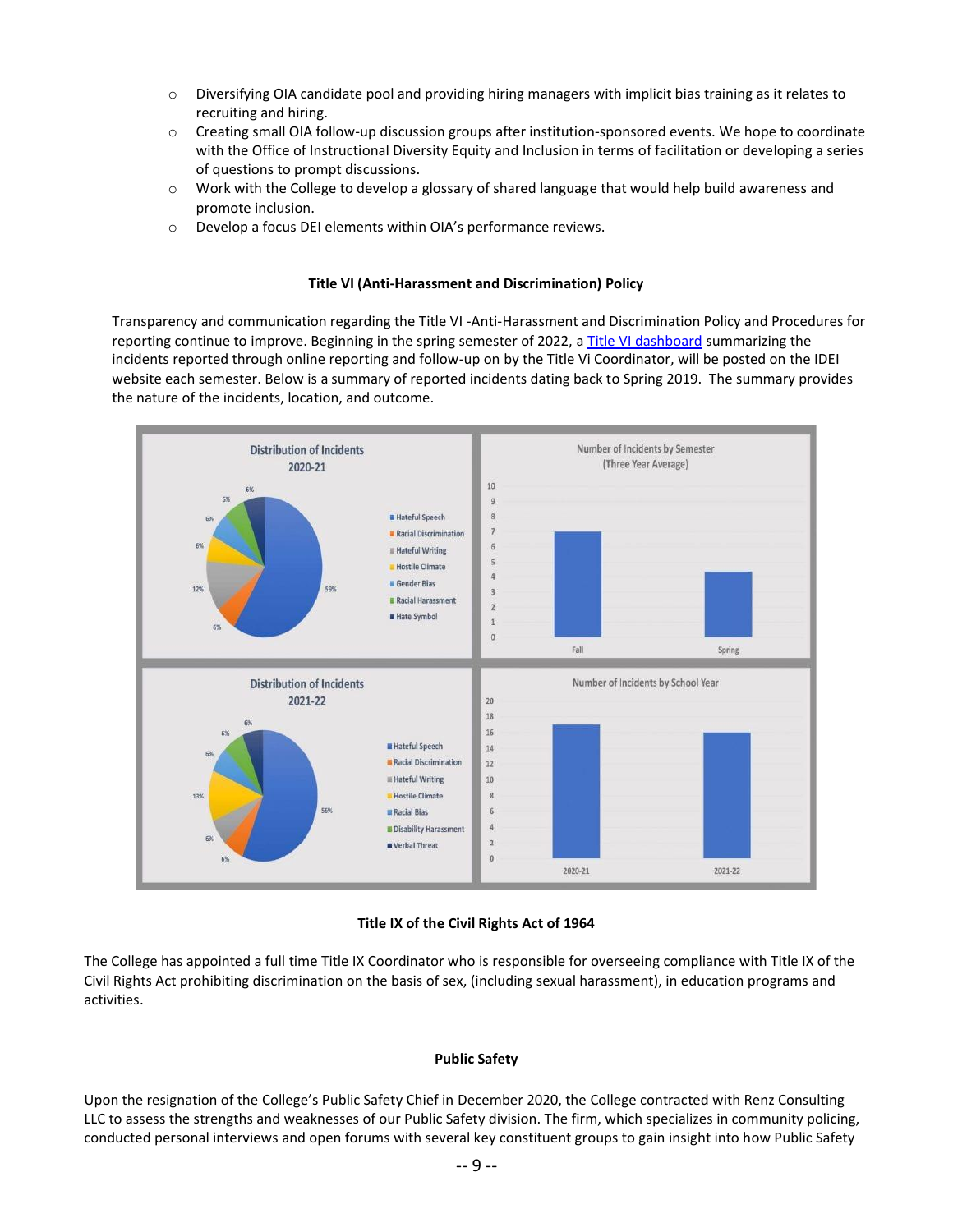is perceived by the community. More than 300 members of the community engaged with the Renz consultants during this feedback-gathering period.

Feedback from all engagement sessions was then consolidated to identify the emergence of trends. The consultants submitted [a final report of their findings](https://friarsprovidence.sharepoint.com/sites/public-safety/Shared%20Documents/Forms/AllItems.aspx?id=%2Fsites%2Fpublic%2Dsafety%2FShared%20Documents%2Frenz%2Dconsulting%2Dfinal%2Dreport%2Epdf&parent=%2Fsites%2Fpublic%2Dsafety%2FShared%20Documents&p=true&wdLOR=cE417DAE9%2DFADD%2D8440%2DA318%2DCC07A31FA122&ga=1) in the fall, and this feedback helped to inform the position description and qualifications the College would seek in hiring a new chief.

The College contracted with the Spelman Johnson Executive Search firm to assist with the search process. Dr. Steven Sears and Ms. Jacqueline Peterson co-chaired the eight-member search committee, which was comprised of faculty, staff, and students. Four candidates were identified as finalists for the position, and two of the four finalists were invited to campus as part of a daylong interview process.

On April 4, the College announced to the College community the selection of Chad Carnegie as the new associate vice president and chief of public safety. Mr. Carnegie served at Georgetown University since 2011, and most recently served as a lieutenant with the University's police department where he was the commander of patrol operations for both sworn and non-sworn officers. He also coordinated and planned emergency operations for Georgetown's Police Department and was the principal liaison between the department and Georgetown's Office of Emergency Management. At Georgetown, Mr. Carnegie was the institution's primary liaison to their Office of Neighborhood Life, which is responsible for students who live in the neighborhoods surrounding that university and was a liaison to outside public safety and first responder agencies in the community.

# **CLIMATE AND INTERGROUP RELATIONS**

# **Campus Climate Assessments**

The second iteration of the **HEDS Climate Survey** was collected in April of 2020. The overall response rate was 17%, with the employee (faculty and staff) response rates being higher (52%) than that of students (10%). It is worth noting that across all institutions that participated in the HEDS survey, the average employee and student response rates were 42% and 19%, respectively. Thus, the PC response rate was comparable to its peer institutions, and participation for all may have been negatively impacted by the global COVID-19 outbreak.

In conjunction with the Office of Institutional Diversity, Equity, and Inclusion (IDEI), the Office of [Institutional Effectiveness](https://academic-affairs.providence.edu/institutional-effectiveness/) developed a plan to analyze the 2020 data by focusing on questions that approximately mapped onto the five strategic pillars of Goal 2 of the *PC200* [strategic plan.](https://strategic-plan.providence.edu/) Furthermore, a decision was made to prioritize areas in which significant differences emerged between members of majority versus minority groups on campus, especially when those responses fell below the midpoint (i.e., more negative side) of the scale. Specifically, statistical comparisons were made for men vs. women, Whites vs. non-Whites, Catholics vs. non-Catholics, and heterosexuals vs. non-heterosexuals.

Importantly, the HEDS survey findings complement the results from the college's **EVERFI initiative**, which was piloted in the same spring of 2020 *before* the pandemic (January/February). Students from the School of Arts and Sciences and the School of Professional Studies (note: majors within the School of Business received a similar training opportunity through Franklin Covey) were invited to participate in the EVERFI *DEI for Students* Learning Module. Almost 1,000 students (N = 959) volunteered to complete the pilot study. Women and students of color respectively represented 64% and 18% of the sample, closely matching the PC student body demographic. The College decided to have all future incoming students complete the EVERFI courses as part of their onboarding, beginning with the Class of 2024. Noteworthy is that as of the August 2021 New Student Orientation program, 96% of the incoming Class of 2025 completed the online module. As a follow-up to the Everfi online modules, the Center for Orientation, Transition, & Leadership, in partnership with the Office of Institutional Diversity, Equity, and Inclusion (IDEI), implemented new student DEI trainings for the orientation staff and new students covering topics of identifying microaggressions, bystander intervention, building inclusive environments, and Title VI reporting. The orientation staff also received *Safe Space* training from the LBGTQ+ resource coordinator in the office of IDEI.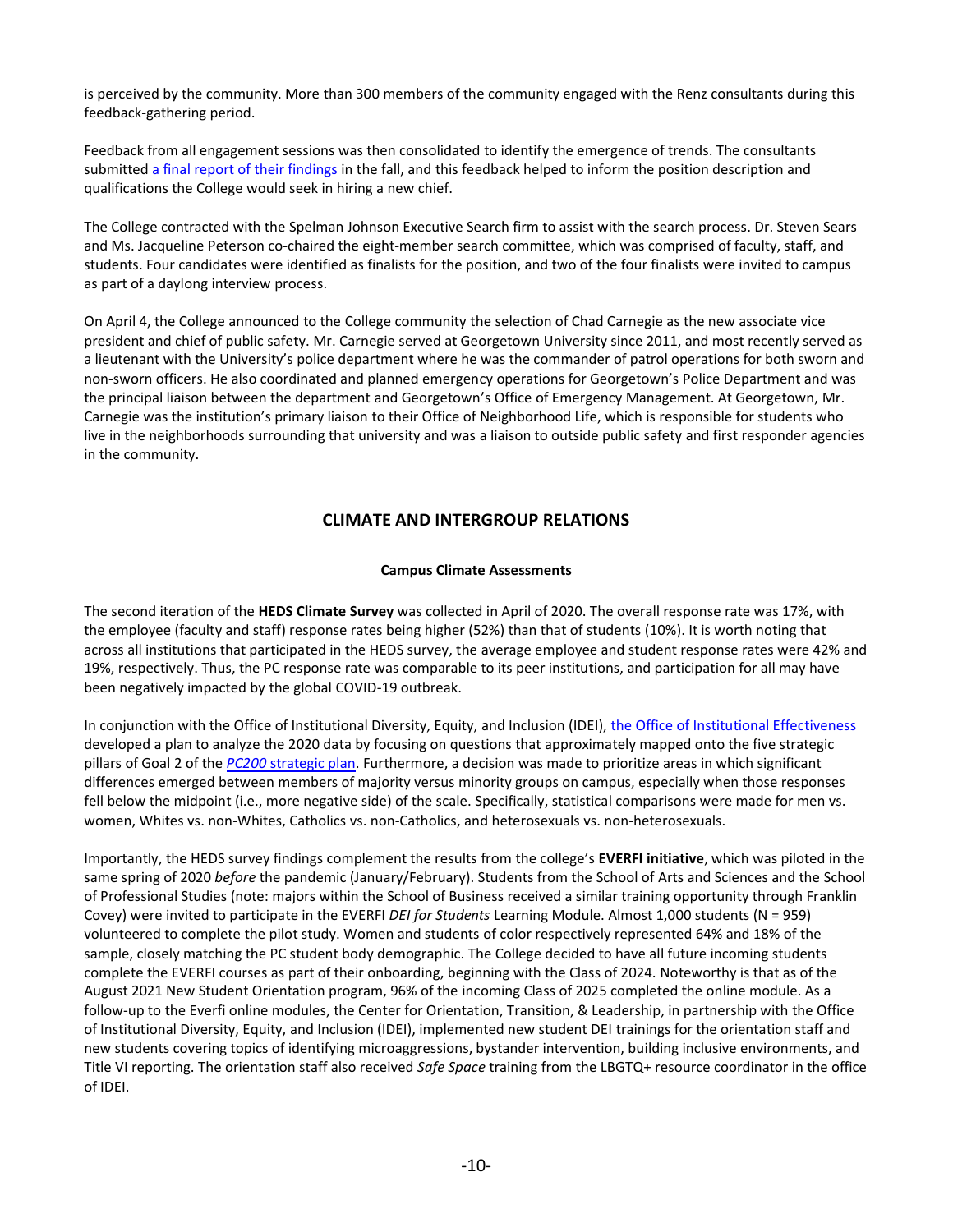Efforts thus far demonstrate that there are perceived differences among our students based on important group memberships. However, quantitative methods have only been able to identify what differences exist and where they fall within the DEI pillars of the *PC200* strategic plan. Qualitative data may help answer why these experiences differ, when they begin to emerge, and how we can address them. In consultation with the Office of Institutional Effectiveness, the Office of IDEI is proposing organizing focus groups this spring semester that can highlight more specific areas of concern. The goal is to conduct five total sessions of 90 minutes each, with 8-10 student volunteers per session being invited from select groups on campus that provide diverse perspectives.

**The Providence College School of Business (PCSB)** will administer a spring 2022 survey to graduating PCSB students. The survey will assess their experiences and the PCSB's alignment with *PC200* aspirations for a community in which all feel included and have a strong sense of belonging.

# **Community Engagement and Support Initiatives**

**Anti-Racism Series** In recognition of the College's MLK Convocation and February Black History Month, the Office of Institutional Diversity, Equity, and Inclusion [sponsored its third](https://institutional-diversity.providence.edu/mlk-convocation-celebration-winter-anti-racism-series/) **Anti-Racism series**, beginning on January 25, 2022 and continuing through the month of February.

**The Offices of Mission and Ministry and Institutional Diversity, Equity, and Inclusion** have engaged in a capacity-building process for LGBTQ+ inclusion developing foundational documents that will provide institutional clarity and direction for providing appropriate LGBTQ+ support. The documents are in their first round of receiving feedback from key community stakeholders. The Proximity Project, an initiative to be launched in Spring 2022, will provide many opportunities to understand the institutional posture on LGBTQ+ inclusion as it arises from its Catholic and Dominican mission.

**The Justin P. and Jon Derek Croteau Endowed Fund** for the student organization [SHEPARD \(Stopping Homophobia,](https://dean-of-students.providence.edu/dean-of-students-shepard/)  [Eliminating Prejudice, and Restoring Dignity\)](https://dean-of-students.providence.edu/dean-of-students-shepard/) was established in July 2021 to support programmatic needs of SHEPARD. While PC has received outright gifts in support of this important student organization, this is its first endowed fund that will support this effort in perpetuity.

**The Office of Alumni Relations** has developed an engagement plan to further engage and enhance relationships of our alumni with diverse backgrounds, including alumni of color, and to create and enhance opportunities for education, collaboration, and discussion related to diversity, equity, and inclusion. The opportunities in the engagement plan aim to leverage and amplify ethnic, cultural, holiday, and other celebrations throughout the year as they relate to advancement goals, to provide opportunities for connection and engagement in our BIPOC and LGBTQ+ community. Also included are efforts to amplify women's voices and celebrate the 50<sup>th</sup> [Anniversary of Women at Providence College.](https://women-50.providence.edu/)

**Community Dialogue, Inclusion, and Democracy (DID) Wall**, an initiative aimed at creating a safe space that supports the development of well-informed and engaged students through civil discourse, was installed in the Ryan Center for Business Studies Palmisano Atrium. Twelve student DID Fellows, with the help administrative advisors, produce prompts, collect information from the board, and discuss how to use the information. Introduced as a temporary wall, it will transition to a digital, interactive format in the spring of 2022. Additionally, a permanent DID Wall has been installed in the Center at Moore Hall, and there is one in the athletics department.

**Providence College Smith Hill Annex and the Center at Moore Hall** supervised b[y Sokeo Ros,](https://media.providence.edu/press-release/director-named-for-providence-colleges-center-at-moore-hall/) director o[f the Center at](https://institutional-diversity.providence.edu/the-center-at-moore-hall/)  [Moore Hall](https://institutional-diversity.providence.edu/the-center-at-moore-hall/), have seen increased utilization as platforms for events that support the College's commitment to building relationships, communication, and collaborations with artists, community leaders, and nonprofit organizations in the Providence community. As pandemic restrictions are lessening, planning is underway for greater community engagement. Additionally, there is increased utilization of the spaces in Moore Hall by PC courses that align with its mission as a space that assures diverse perspectives and inclusive pedagogies.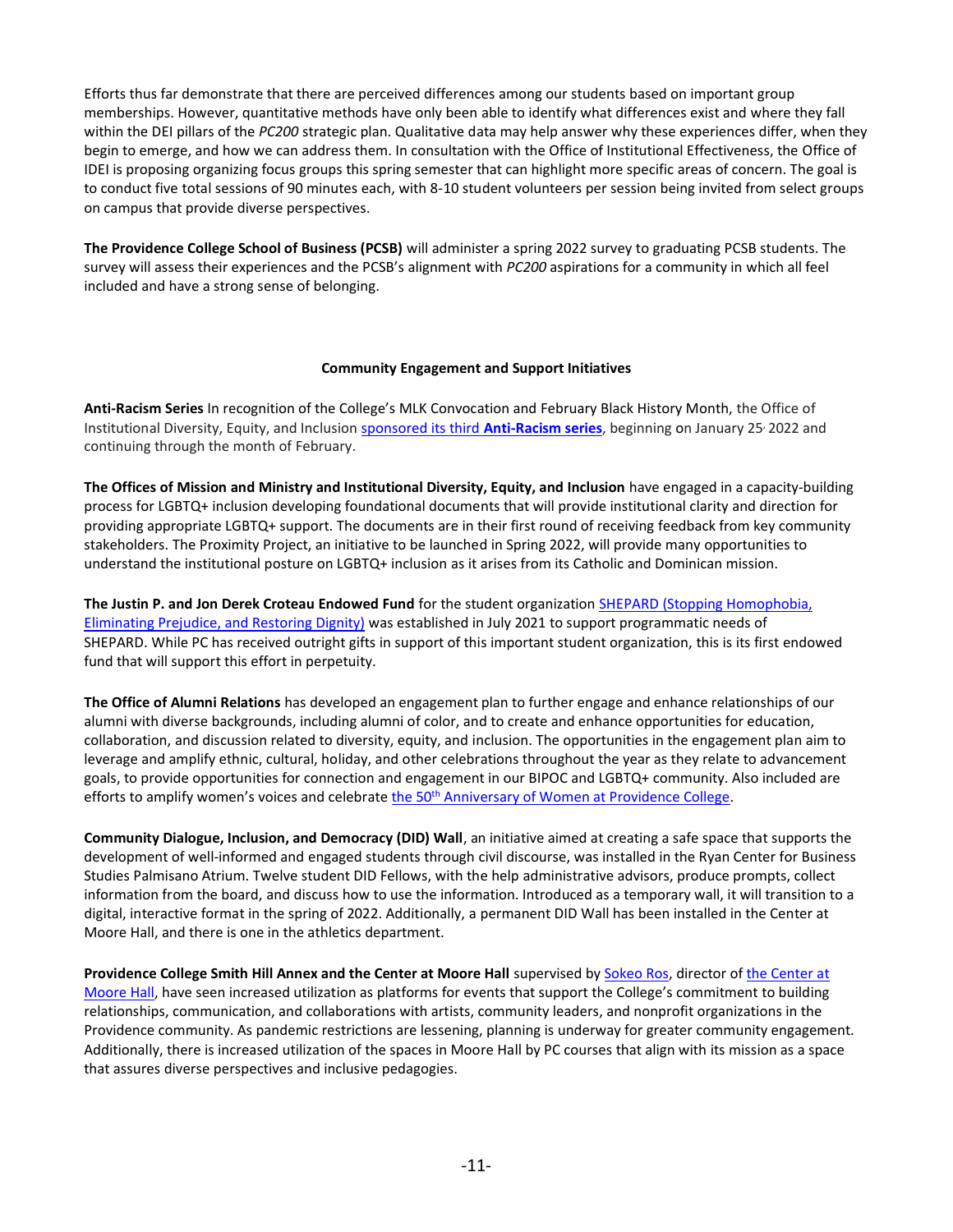# **FORMAL AND INFORMAL CURRICULA**

#### **School-level, Academic Department, and Faculty Initiatives**

**The School of Arts and Sciences (SAS)** hosted a speaking series and workshops (virtual) during Spring 2021 semester, titled "Decolonizing the Arts and Sciences*."* The series combined two goals of the *PC200* strategic plan: to promote interdisciplinary approaches and integrative thinking across disciplines and to create a campus and curriculum that includes and affirms the diversity of all people, perspectives, and experiences. Three speakers were hosted—one with a background in science, one from the social sciences, and one from the humanities. All speakers addressed how interdisciplinary thinking can be used as a mechanism to challenge the sources of knowledge and expand our perspectives. As a culminating event last spring, Dr. David Carson, Harvard Divinity School, who was one of the speakers, partnered wit[h Prof. Theresa Moore,](https://institutional-diversity.providence.edu/staff/)  visiting instructor in diversity and inclusion, to facilitate a "Decolonizing our Courses" workshop with interested faculty. More than 200 faculty attended across the four events. Building on the enthusiasm of the faculty for this initiative, this semester, SAS, in partnership with the [Center for Teaching Excellence,](https://teaching-excellence.providence.edu/) will showcase some of the work being done across the campus to decenter dominant perspectives and include and center historically underrepresented groups.

**Providence College School of Business (PCSB)** developed a case repository containing more than 90 business cases and other business school teaching materials that include individuals with a variety of ethnic, racial, gender, religious, disability, and other identities. As a follow up to this work, PCSB hosted two case writing workshops as an opportunity to create new cases with diverse protagonists. The workshops were offered in June 2021 and there are plans for an in-person case writing workshop June 29-July 1, 2022.

- o The diversity module in a PCSB core course required for all business majors was shifted from a focus on global cultural competency to a focus on race and ethnicity.
- $\circ$  PCSB first-year students, in addition to the Everfi DEI online module, are required to participate in ongoing related programs. Students learn about the importance of diversity in the classroom and the workplace as well as work on developing the skillset to be an asset to diverse teams.
- o PCSB Assurance of Learning program goals for undergraduate and MBA students were revised to specify "ability for cultural agility in the workplace," as a curriculum learning goal.
- o PCSB collaborated with The PhD. Project on a two-day, international, virtual [workshop designed to encourage](https://business.providence.edu/pcsb-phdproject-case-writing-workshop/)  [the writing and publishing of more diverse case materials.](https://business.providence.edu/pcsb-phdproject-case-writing-workshop/) An in-person workshop is planned for June 2022.

**The Theater, Dance and Film Department** held Diversity, Equity, and Inclusion workshops in Spring 2021 for both adjunct and full-time faculty. As a follow-up, individual consulting sessions were offered to interested faculty to review and revise their syllabi and curricula selections for the Spring 2022 semester.

**Indigenous Voices in the Curriculum** is a new graduate course developed and taught Prof. Theresa Moore, visiting instructor in diversity and inclusion, and Dr. Nuría Alonso-Garcia, Global Studies. The course was a collaboration with Rhode Island PBS, focused on their documentary *Indigenous Invisibility,* and the coursework engaged local indigenous representatives. Students created curriculum for high school students to be presented to Rhode Island PBS executives and content producers this summer.

In January 2022, Dr. Comfort Ateh, associate professor of secondary education, and [Dr. Heather Allcock,](https://elementary-special-education.providence.edu/faculty-members/heather-allcock/) assistant professor of education, commenced a research project called **Conceptualization of Diversity, Equity, and Inclusion** (DEI) in the School of Professional Studies (SPS). The purpose of this research project is to enhance faculty intentionality in implementing DEI elements in their instructional practices based on the findings of the study. The study has two critical phases that include: (1) evaluation and reflection of the Principal Investigators' (PIs) instructional practices to determine the extent to which they are intentionally including elements of DEI in their instructional practices and (2) engaging faculty from various SPS departments and programs to share the extent to which their instructional practices embody elements of DEI. During Phase 1, Assistant Vice President for Institutional Diversity/Title VI Coordinato[r Dr. Quincy A. Bevely](https://institutional-diversity.providence.edu/staff/) facilitated an interview with principal investigators (PIs), Dr. Ateh and Dr. Allcock, to identify DEI elements in their instructional practices. In Phase 2,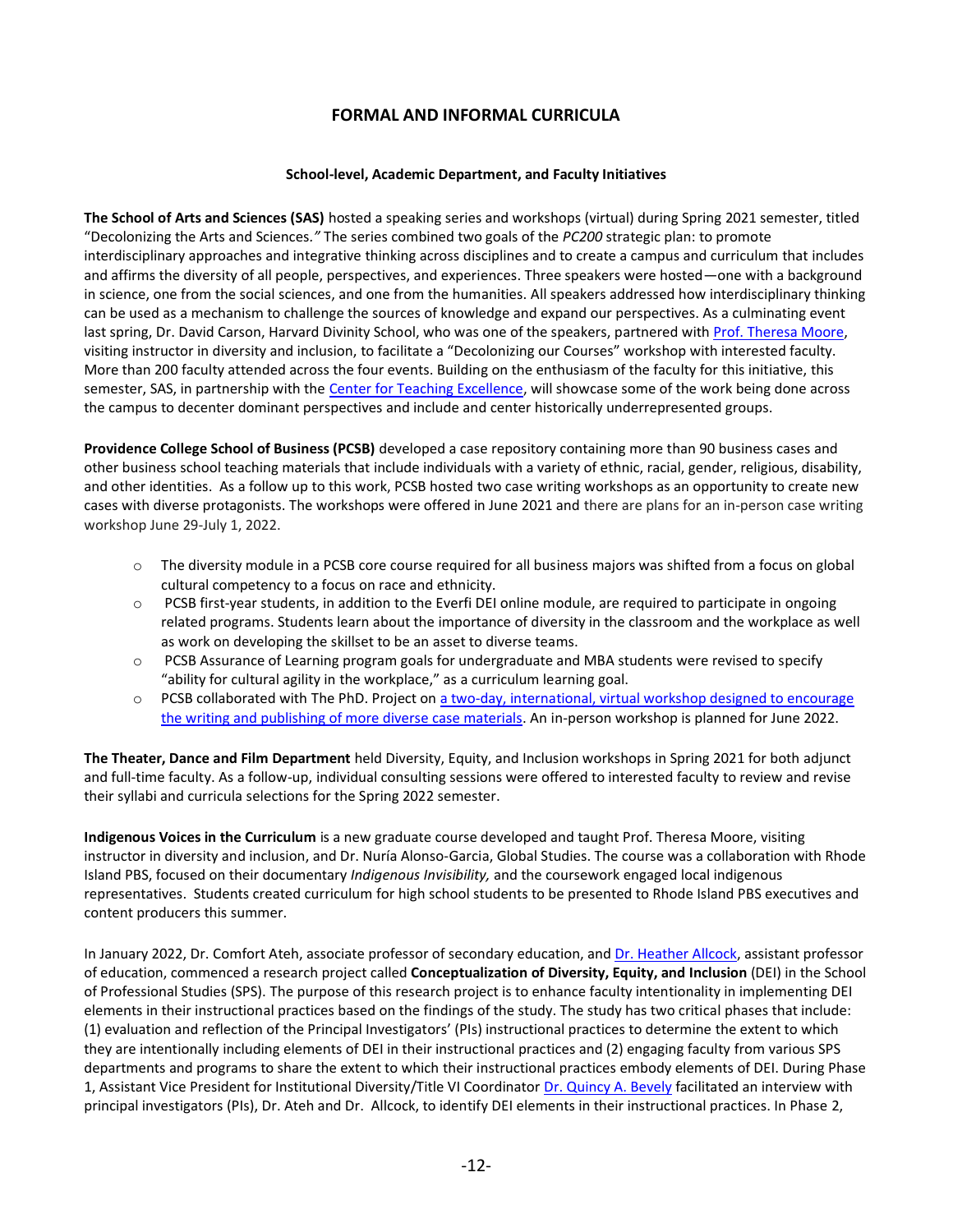members of SPS departments and programs will be interviewed to explore the extent to which they include DEI elements in their practice and are inclusive in their teaching.

**The Elementary and Special Education** (ESE) department has implemented efforts designed to **update and rebrand programs and the department** for 2022 and beyond. Initiatives have included curricula review with an emphasis of DEI in all courses; DEI framework developed to guide the work of faculty and education of students; proposal for a new Urban Elementary/ESL program to launch Fall 2024.

**The School of Continuing Education (SCE)** has introduced several **new courses** from 2017 to Fall 2021 that address societal issues around race, inequity, and justice. Associate Dean Madeleine Metzler began an initiative to review the Perspectives on Western Civilization program.

**Intellectual Engagement Communities** at the Center at Moore Hall is an initiative developed by [Dr. Christopher Chambers,](https://sociology.providence.edu/faculty-members/christopher-chambers/)  assistant professor of sociology and IDEI Faculty in Residence. The new initiative will add to the portfolio of diversity, equity, inclusion, and justice programs and activities occurring at the Center at Moore Hall that will support co-curricular activities that enhance dialogue on and direct engagement with matters of race and racial justice on campus and in the community. The initiative has already received positive support from many faculty. The program is designed to encourage student-faculty collaborations and inspire faculty to observe and explore the connections between their intellectual and teaching interests and the College's commitment to DEI. An infrastructure group, to include an advisory group of students, faculty, and staff, will convene during the spring to work on details, create logistics, and ultimately select the pilot communities to launch during the 2022-2023 academic year.

**[The Social Work Department](https://academics.providence.edu/social-work/)** was awarded a **mini-grant** from IDEI in the summer of 2021, to begin taking more formal steps in becoming an anti-racist department. The department hired two graduates of its program to de-colonize the syllabus for each of its classes. The demographics of authors, presenters, etc. were ascertained and it became clear whose voices were being heard in the classroom and by students through their readings. The two graduates, working as consultants, conducted research, including speaking with professionals whose area of expertise is anti-racist work in higher education, and found social work resources that they recommend be included in course work for classes moving forward. These changes will be incorporated for the 2022-23 academic year. Recognizing that de-colonizing the syllabi for courses is just the first step in becoming an anti-racist department, the Social Work Department has applied for a second mini-grant to continue its work in becoming an inclusive and beloved community within the College. This second phase of the work will have the consultants continuing their conversations with experts in this area and learning what the department needs to do, including examining classroom set-up/environment, assignments, grading, ways in which faculty engage with students, etc. The information learned will be put into a PowerPoint that will be offered by the consultants to social work faculty, adjuncts, and field instructors as a workshop, allowing them to then make the necessary changes to their work.

There is an ongoing effort in the **Development of Western Civilization** (DWC) program to expand the curriculum through modules that incorporate traditionally marginalized voices. These modules are archived as part of a growing repository that the faculty can access and use in their own DWC courses. This academic year, DWC faculty have focused on developing clear student-centered learning outcomes in the DWC curriculum to improve equity across teams and throughout the program.

# **STUDENT LEARNING AND DEVELOPMENT TRAINING, WORKSHOPS, AND EDUCATION**

# **Department and Program Initiatives, Presentations, and Recognition**

**Friar Edge/RISE (Athletics)** [The Providence College Athletic Department](http://friars.com/) remains engaged in a program calle[d RISE,](https://www.risetowin.org/) a national nonprofit that "educates and empowers the sports community to eliminate racial discrimination, champion social justice, and improve race relations." RISE programs feature interactive curricula, which increase the understanding of racial equity and build cultural competence. The program equips collegiate athletes, coaches, and administrators with the tools to address matters of racism, prejudice, and inclusivity. Participation RISE is one element of [The Friar Edge](https://www.thefriaredge.com/) program, a fouryear model based on six pillars of student-athlete development, including personal enhancement, academics, community, leadership, career, and diversity, equity, and inclusion.